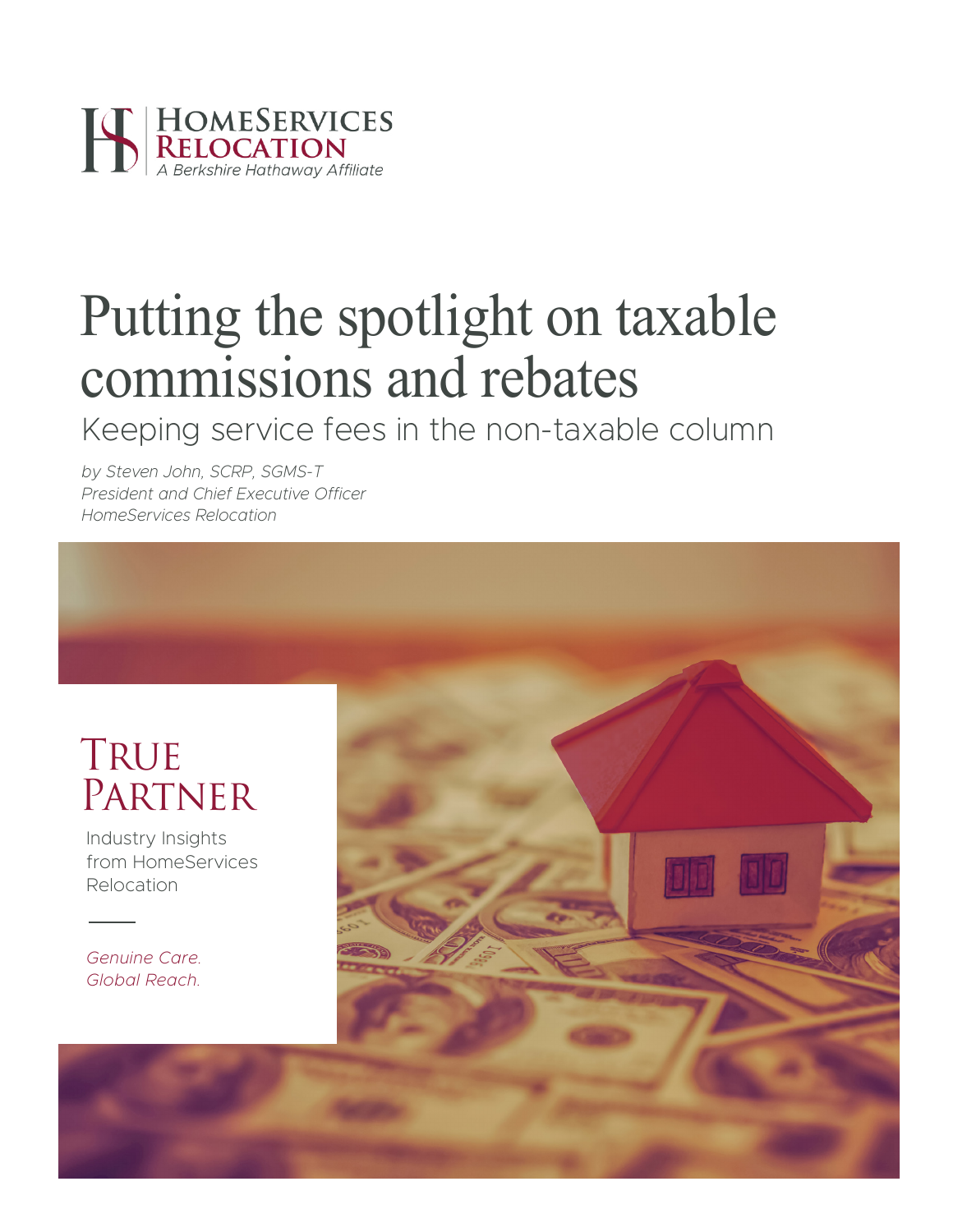## Traditional RMC revenue models needlessly increase gross-up costs for employers

The most sweeping US tax legislation since the Tax Reform Act of 1986 was signed into law on December 22, 2017. The Tax Cuts & Jobs Act ushered in many changes to our tax code, some of which impacted the mobility industry directly. The most significant change for mobility was the elimination of the exclusion from taxable income of household goods (HHG) shipment and final move expense reimbursements or payments.

### Recognizing tax changes that affect your bottom line

The elimination of the exclusion is significant in that these expenses are now subject to income taxation and, as such, increase the tax assistance (gross-up) costs for employers. A side effect of this change is the spotlight it has put on the commission or rebate portion of HHG invoicing.

Traditionally, relocation management companies (RMCs) have earned a "commission" when booking HHG shipments with a carrier on behalf of their clients. These commissions are paid from the carrier to the RMC as rebates after the fact, with the commission amount embedded in the gross amount of the invoice. The commission is part of the overall fee structure the client pays to the RMC for outsourcing the mobility function.

Fees paid to RMCs for services are not considered taxable income to the employee but are treated as business expenses. As a business expense, fees are not subject to gross-up, saving the employer additional tax assistance expenses. Unfortunately, with HHG expenses now taxable, the portion of the invoice which represents the fee is also now taxable, unnecessarily increasing gross-up expenses for the employer.

In the comparison table below, we can see that including the RMC commission amount in the gross HHG charge increases the overall expense to the employer due to the need to gross-up the entire amount.

| <b>Example Pricing</b>                                                                                                                       | Pre-2018 Model                       | 2018 Model                                      | Commission as<br><b>Fee Model</b>                          |
|----------------------------------------------------------------------------------------------------------------------------------------------|--------------------------------------|-------------------------------------------------|------------------------------------------------------------|
| <b>HHG Transportation Charges</b><br><b>Commission Amount</b><br><b>HHG Total Invoice Amount-Carrier</b><br>Gross-Up Rate<br>Gross-Up Amount | \$10,000.00<br>\$10,000.00<br>\$0.00 | \$10,000.00<br>\$10,000.00<br>50%<br>\$5,000.00 | \$9,400.00<br>\$600.00<br>\$10,000.00<br>50%<br>\$4,700.00 |
| <b>Total Expense to Employer</b>                                                                                                             | \$10,000.00                          | \$15,000.00                                     | \$14,700.00                                                |
| Rebate to RMC                                                                                                                                | \$600.00                             | \$600.00                                        | \$600.00                                                   |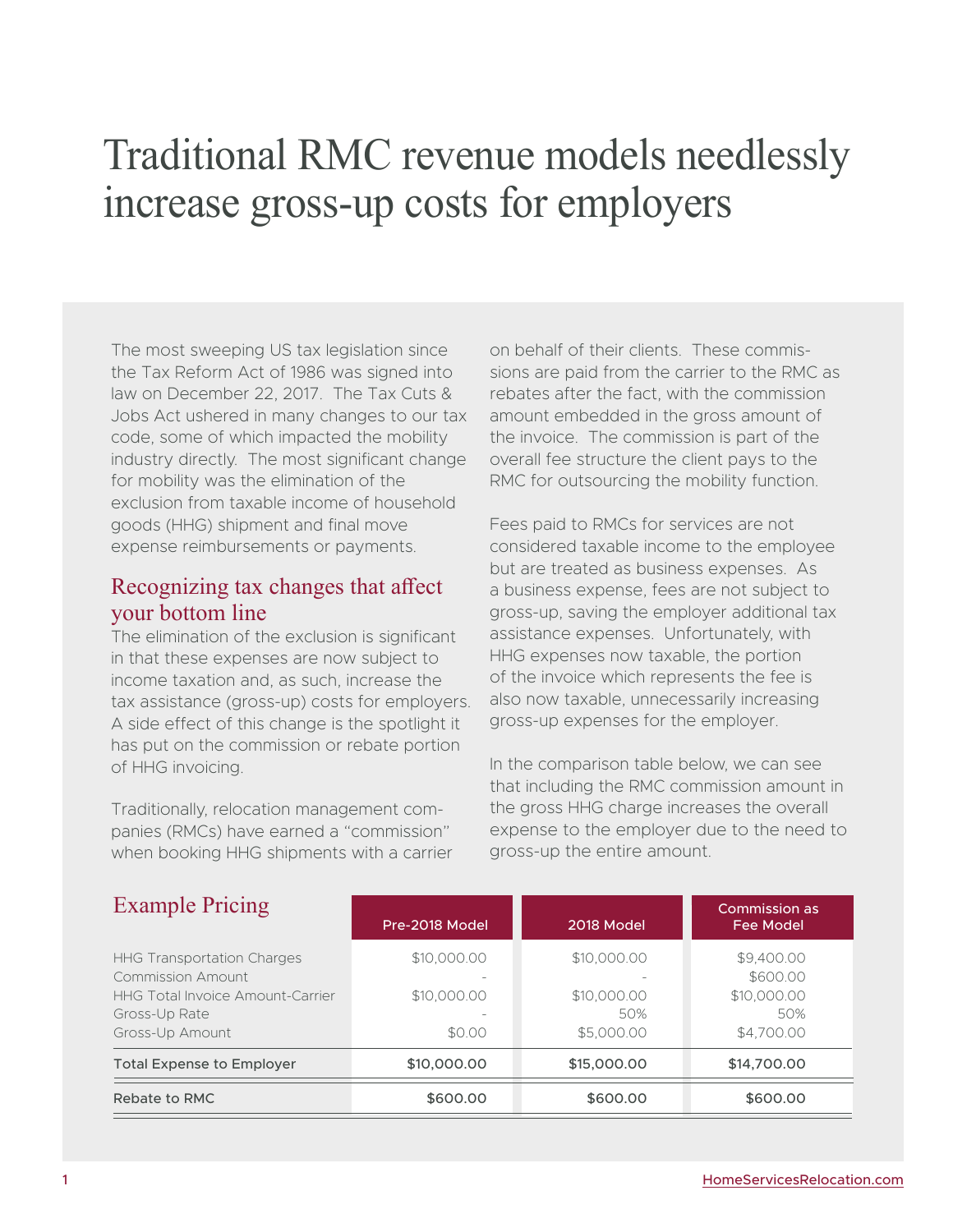Properly classifying commissions as a "fee for services rendered" and splitting those fees out separately on partner invoicing saves on gross-up expense. Service fees are business expenses and not taxable income to the employee.

#### Recommendations

- **1** Understand the commissions earned by your RMC – Commissions are simply another way employers compensate RMCs for the work that they do. These amounts do not come out of supplier profits but are simply added on. Many taxable reimbursements have embedded commissions:
	- HHG transportation charges
	- Auto shipment
	- Third-party HHG services
	- Temporary lodging
	- Spousal counseling
- 2 Work with your RMC to properly classify commissions and rebates as service fees and reduce the gross-up expense.
- <sup>3</sup> Consider switching from a commission-based compensation model to a purely fee-based model in your mobility program. This will save on gross-up expenses and allow greater visibility and confidence in the accuracy of amounts paid to your RMC for services.

#### Conclusion

Properly classifying the commission amount as a "fee for services rendered" and separating it out on the carrier's invoice saves the client the gross-up expense component. A service fee is a business expense and not taxable income to the employee.\*



"Relocation company service fees are universal and are not considered taxable. Rev. Rul. 2005-74, 2005-2 CB 1153, specifically includes among the costs paid by the employer a fee to the relocation management company, and holds that none of the costs are taxable. This is in keeping with years of private letter rulings to the same effect.

In numerous IRS audits of relocation programs, agents have accepted the argument that service fees should be excluded from the costs that are considered taxable to employees, even if the actual costs associated...are found to be taxable.

This treatment of fees acknowledges that the fees are paid for administration and delivery of a benefits program, not for specific taxable benefits to employees. Seeking to tax the fees would be akin to seeking taxability, for example, of fees paid to benefits administrators for maintaining a company's 401(k) or health plans."

*Home Purchasing Program Service Fees Peter K. Scott, Peter Scott Associates Worldwide ERC*® *Tax Counsel 2019 WERC Tax and Legal Mastersource*